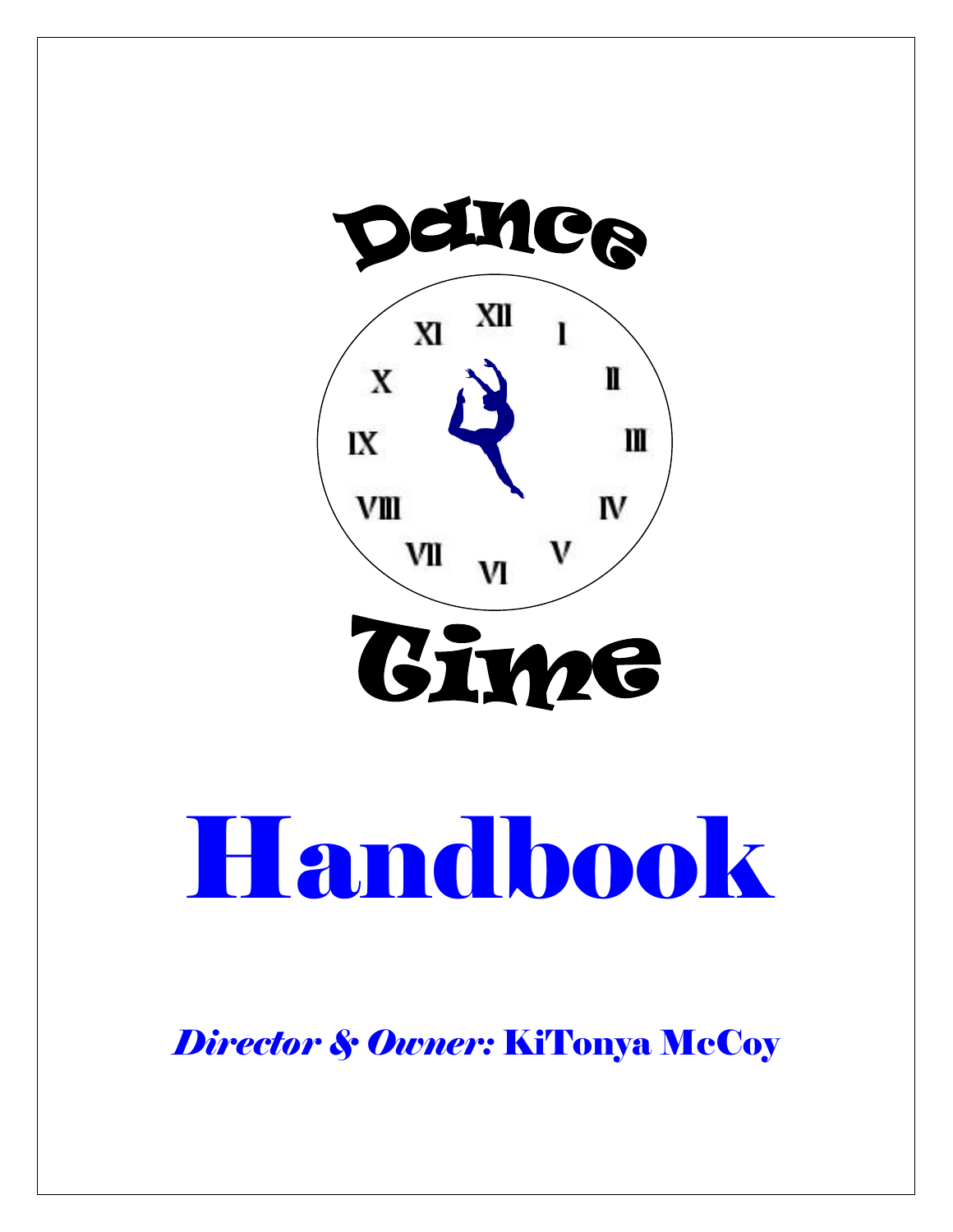

### Table of Contents

Vision Statement Studio Rules & Expectations What is Dance? Semesters Payment Methods, Fundraising Where does the money go? Proper Dance Attire Level Advancement & Competitions Dance Lingo Parades and Performances Performance Tips Parental Involvement Teacher Response Log Appendix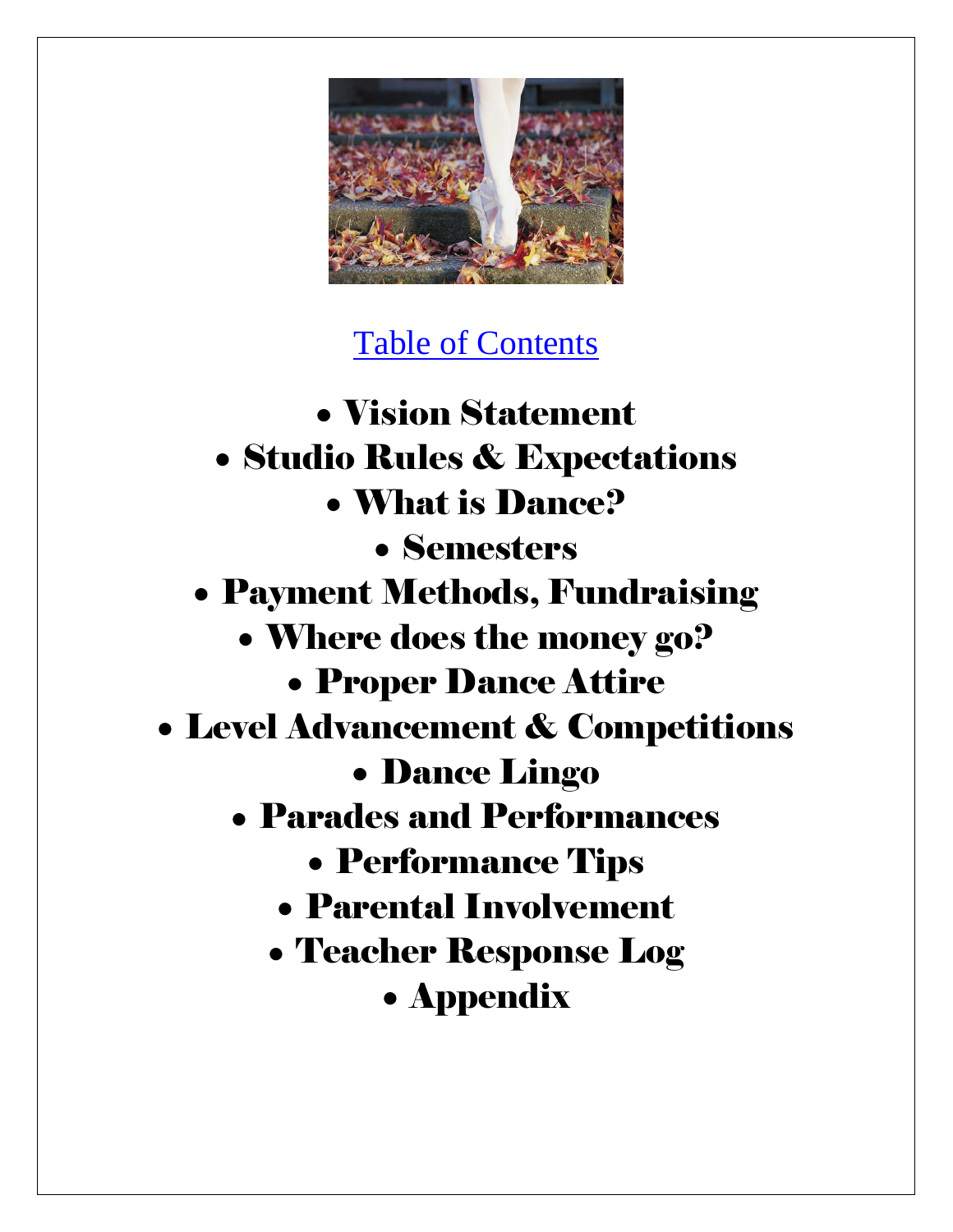### **Our Mission**

To provide young girls with exposure in the areas of moral selfdevelopment, integrity, positive self-awareness, and discipline through dance instruction and competition.





- ↓ Dance Time opens avenues for modeling, public speaking, scholarships, leadership, and social skills that will help with future development.
- $\overline{\phantom{a}}$  Dance Time embraces individuals with several different talents.
- $\overline{+}$  Dance Time provides knowledge and skill development in the area of fine arts.
- **↓** Dance Time serves as a valuable resource to the community.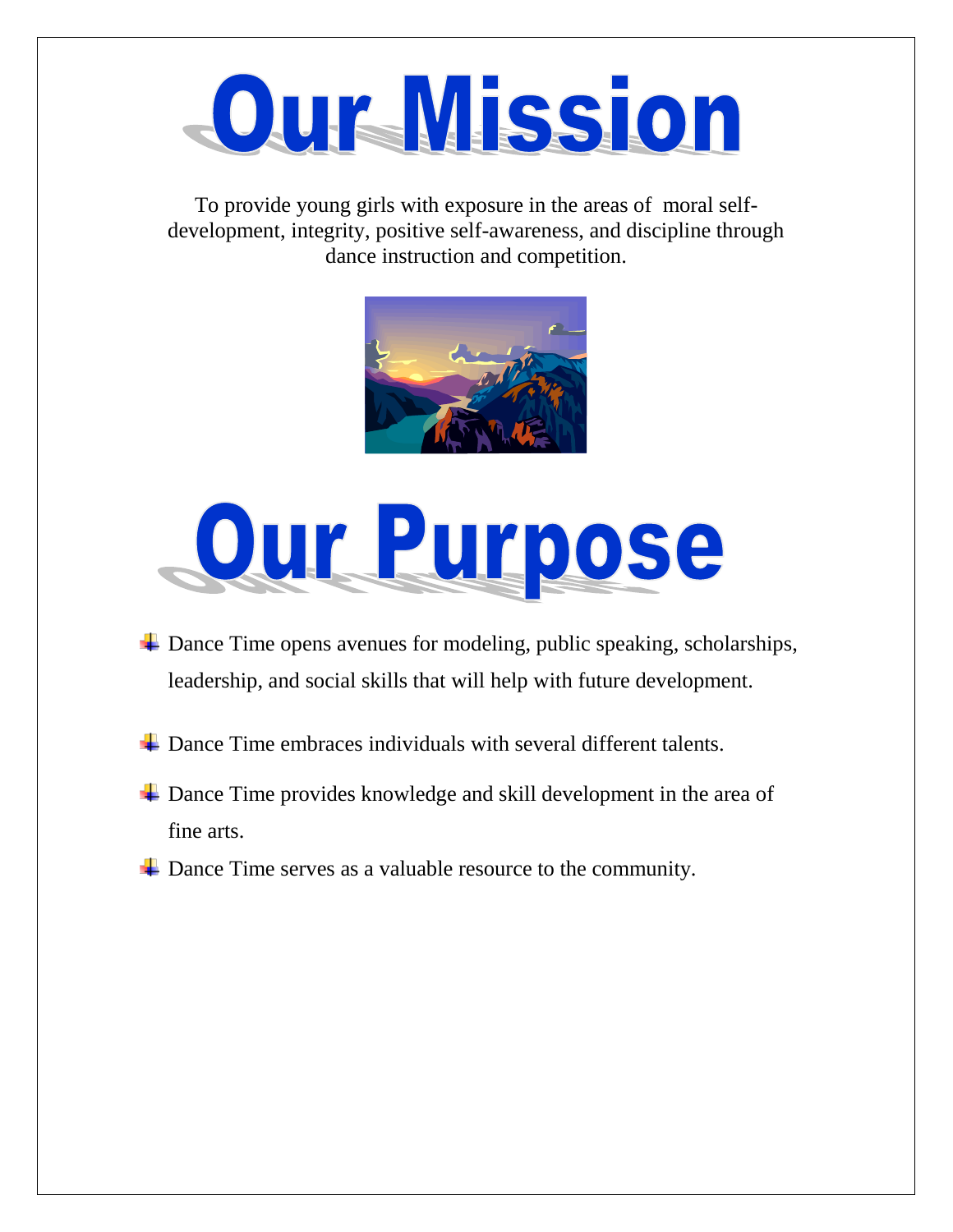### **Rules and Expectations**

- 1. No running or horseplay of any kind.
- 2. All participants are expected to give 100% during class.
- 3. If you have questions during any part of the instructional period, please ask the instructor. Excessive talking is a distraction to others.
- 4. Restroom breaks should be taken care of prior to the start of class.
- 5. Dancers are encouraged to begin stretching while waiting on class to begin.
- 6. Parents should pick their child up promptly at the end of class. In the event that a parent is frequently late picking up their child after class, the student may be dismissed from the program. Dismissal is left to the discretion of the director.
- 7. Dancers are encouraged to arrive ten minutes prior to the start of class.
- 8. All tuition and fees should be paid on time.
- 9. Students should attend all rehearsals, workshops, and camps in the assigned uniform attire. In some cases, students may not be permitted to participate in a class or workshop when the appropriate attire is not worn. Participation will be left to the discretion of the director. Students who are out of uniform will receive a demerit. Demerits are used to determine eligibility for competitions or are used to determine the winner of tie at an inclusive Dance Time competition.
- 10.Food and snacks should be consumed during breaks only.
- 11.No cell phones or electronics of any kind are permitted during camps, workshops, or rehearsals.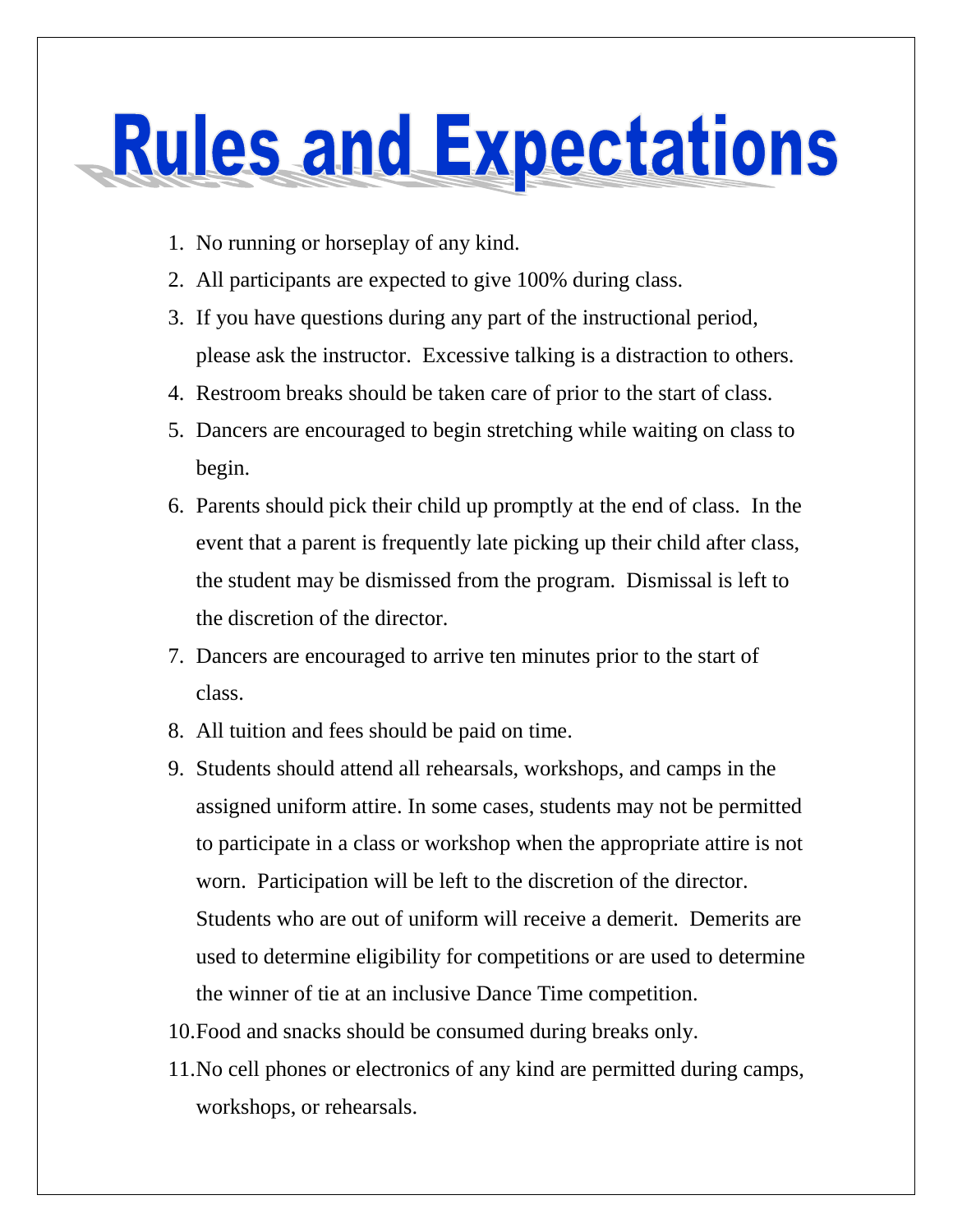- 12.Parents are permitted to attend rehearsals, camps, and workshops however, they must remain in the viewing area and refrain from disruptions.
- 13.Students will be chosen to perform based on readiness. Student readiness will be determined by the director and or choreographer.
- 14.Hair should be worn pulled back for all rehearsals.
- 15.Each student is issued a Dance Time handbook during registration. In the event that this handbook is lost, a replacement will be issued at a cost of \$10.
- 16.Students should get their teacher response logs completed at end of each class session. It is important for students and parents to keep track of their growth.
- 17. A minimum of 10 students per one hour class period is required to maintain the weekly class past the first three weeks of instruction. One teacher per every 15 students will be assigned to each class. Classes with more than 15 students will be assigned an additional assistant teacher. In the rare event that any class is canceled because of an inadequate number of students, those students enrolled in the class will be directed to another class location staffed by Dance Time in a nearby area.
- 18. Students desiring to audition for level advancement are required to attend at least one technique workshop prior to their audition.
- 19. All advanced students are required to attend Summer Dance Camp.
- 20.As a part of Dance Time's effort to provide an ideal learning environment, our staff will if necessary issue demerits to those students who disregard rules and procedures. Once a student has received five demerits, they are no longer eligible for Dance Time activities.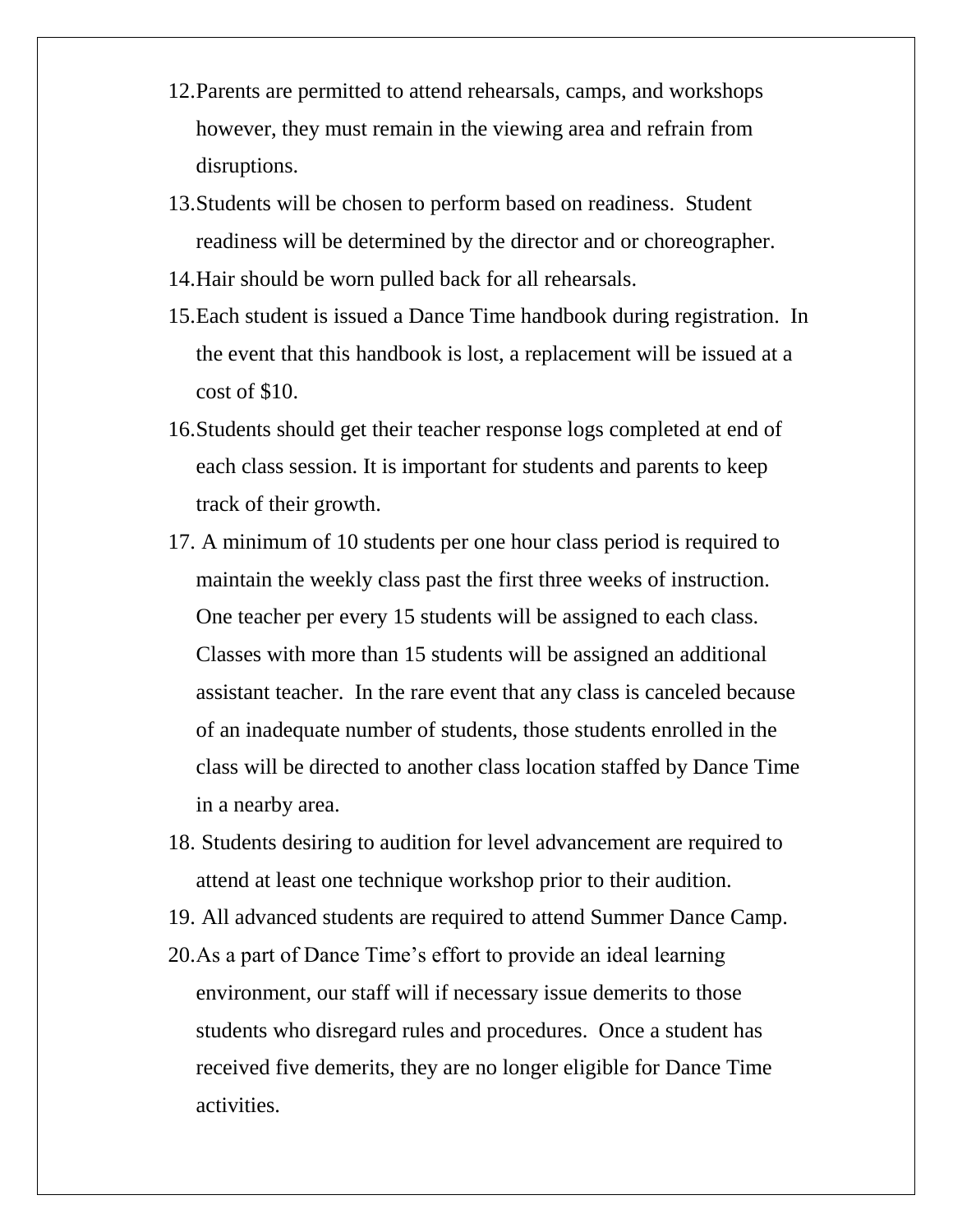### What is dance?

Dance is series of motions and steps, usually performed to music. It's also described as one's ability to move rhythmically usually to music, using prescribed or improvised steps and gestures

Dance is a social and ceremonial tradition that expanded from such countries as Italy, Europe, Rome, Egypt, and Greece. The most frequently used root for the word 'dance' in the Old Testament is *hul,* which refers to the whirl of the dance and implies highly active movement. Of the 44 words in the Hebrew language for dancing, only in one is there a possible reference to secular movement as distinct from religious dancing (Clarke and Crisp 1981:35).

Dance is made up of a variety of styles such as Jazz, Modern, Ballet, Hip-Hop, Ballroom, African, Liturgical, and Tap.

*Jazz-* Jazz dance originated from the African American Virnacular of the late 1800s to the mid-1900s. Until the middle of 1950s, the term "jazz dance" was often referred to tap dance, because tap dancing (set to jazz music) was the main performance dance of the era. After the 1950s, pioneers such as Kathern Dunham took the essence of Carribean traditional dance and made it into a performing art. With the growing domination of other forms of entertainment music, jazz dance evolved on Broadway into a new, smooth style taught today and known as Modern Jazz, while tap dance continued to evolve on its own.

*Hip-Hop***-** A dance style originating from the urban streets of Los Angeles and New York. Hip Hop has captured the attention of those audiences wanting funky rhythm and pulsating moves. The Hip hop dance style has transformed the music video market and party scene. Its overall appeal makes it luring to its audiences time and time again.

*Lyrical*- Lyrical dance is a dance style that combines elements of ballet, modern, Jazz, and Tap dance techniques. It is commonly set to popular music with vocals or just instrumental bars.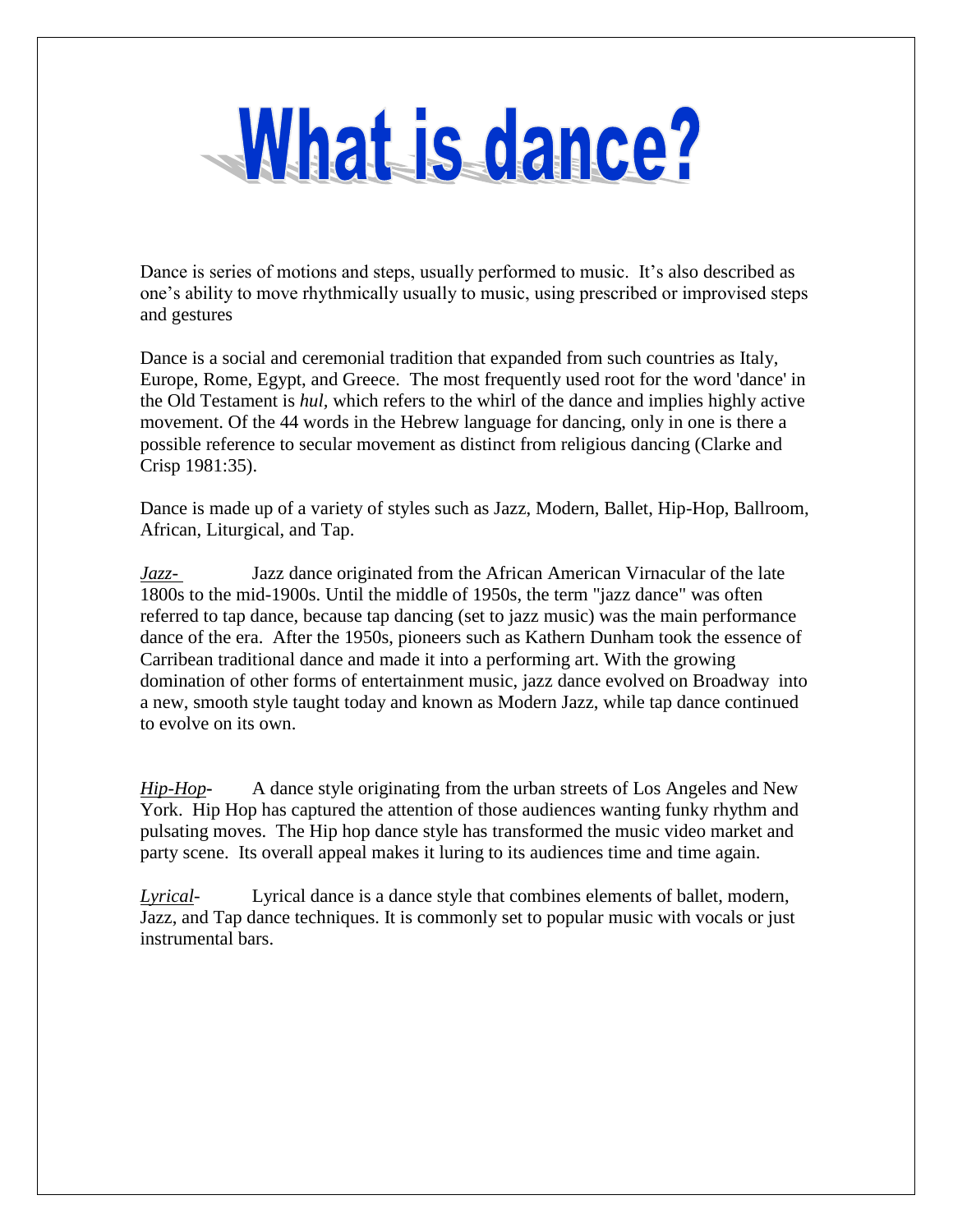

- Session #1- Aug-Nov
- Session #2 Dec-Mar
- Session #3 Apr-June Closed during July



Payments should be made in cash, money order or electronic transfer via PayPal. Personal checks will **not** be accepted.



Each student is asked to raise a minimum of \$75 in ads or donations for the program book that is issued each May at the Dance Time Scholarship Extravaganza. All donations are tax deductable. All donations contribute to our scholarship fund and student activity fund.



Fees paid at classes, workshops or camps are redirected back our program in the following ways:

- 1. The host facility or sponsoring organization which may be a school, YMCA, recreation department, gym church, or dance studio.
- 2. Salaries for instructors.
- 3. Printed materials such as weekly bulletins, newsletters, brochures, lesson plans, and websites.
- 4. Expense paid travel for awarded student titles.
- 5. College scholarships presented at major competitions.
- 6. Parade supplies such as floats, banners, and balloons.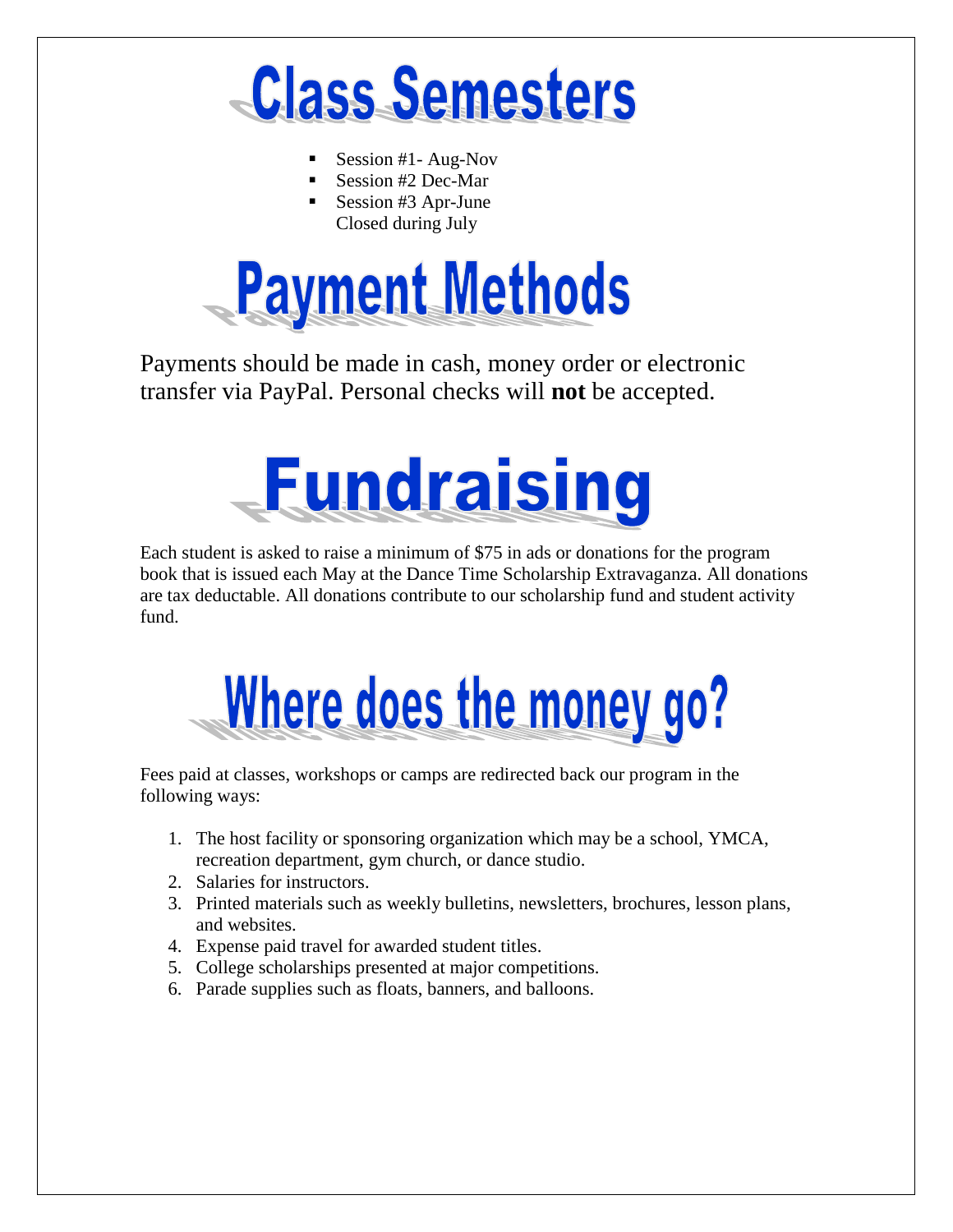### **Dance Attire**

#### **Tights**

Tights should be pulled to the hip and free from rips and wrinkles.



#### **Shoes**

- Dance sneakers are required for all classes. You MAY NOT wear street shoes to class. However, you may dance barefoot or wear foot undies for **lyrical classes only**.
- Your shoes should be sized appropriately as most dance shoes conform to your foot.
- Plain black socks must be worn with dance sneakers.



#### Monogrammed Shirts

- Dance Time shirts should be worn as it is sold. Shirts should not be cut, bedazzled, or altered in any form. White shirts are for weekly classes. Blue shirts are for parades, camps, or weekend workshops.



#### Monogrammed Jazz Pants and shorts

- Jazz pants should have an elastic material that allows you to move freely while dancing. Pants should be sized accordingly based on the student's body type. Jazz pants will be worn for parades and performances. Shorts will be worn for classes, camps, and workshops.

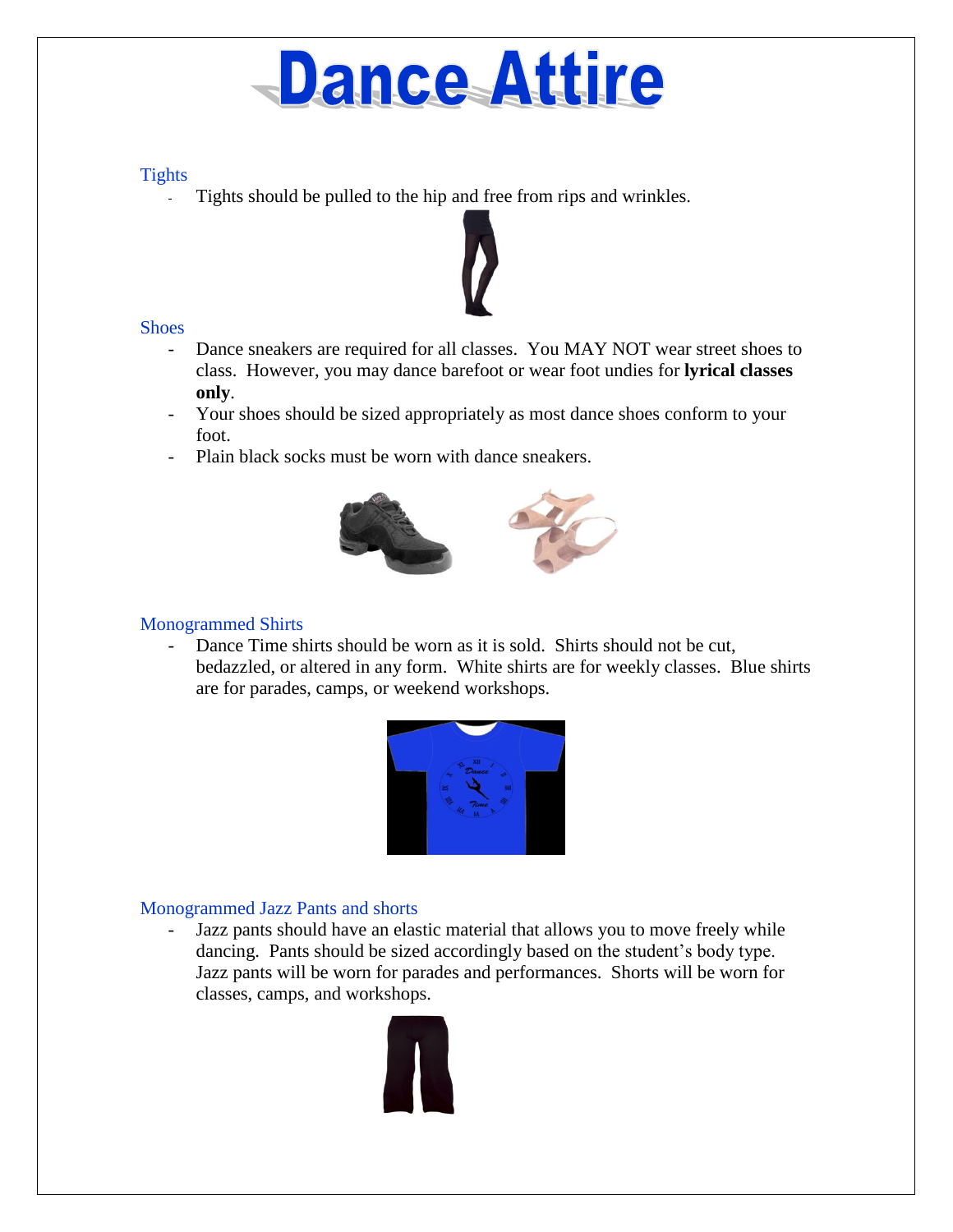# Level Placement and Advancement

Students are required to audition to advance to the next level. Auditions are held once every semester. The decision for advancement is ruled by the judges scoring on the score sheet. A student must receive a score of 85% or higher to advance. Scores can only be overruled by the Dance Time director and must be explained in writing and placed in the student's file. Student may audition as many times as needed to advance to the next level.

- o **Beginner** New to the Dance Time program. Performs at parades only. Is allowed to compete in internal competitions only.
- o **Intermediate** Meets 95% of the qualifications on the intermediate checklist. Performs at parades only but is allowed to compete in internal and external competitions.
- o **Advanced** Meets 85% of the qualifications on the advanced checklist. Learns all stylized genres of dance during camps, workshops, and weekly classes. Competes in all local and national competitions. Performs in all public performances.

#### **Level placement checklist available in the appendix**.



 *Internal Competitions*- These competitions are open to all students. All participants will receive a participation award. Winners in each category will be awarded and overall winners will receive scholarships. Students will compete against other members of Dance Time. Dance competitions are judged in the areas of jazz, hip-hop, and lyrical. Additional dance competitions are as follows:

- o *Duet* Two students perform self created choreography to a dance style of their choice.
- o *Trio* Three students perform self created choreography to a dance style of their choice.
- o *Freestyle* An individual student performs self created choreography to a dance style of their choice.
- o *Cheer Dance* An individual student performs self created choreography to a cheerleader type dance style with pomp poms.

All routines should be no longer than two minutes in length.

- *Modeling Competitions* will be judged based upon the selected format. Modeling genres include formal, fashion unleashed, and Eminent Style.
	- o *Formal* Pageant like modeling in cocktail, T-length, or ball gown dresses at a slow tempo.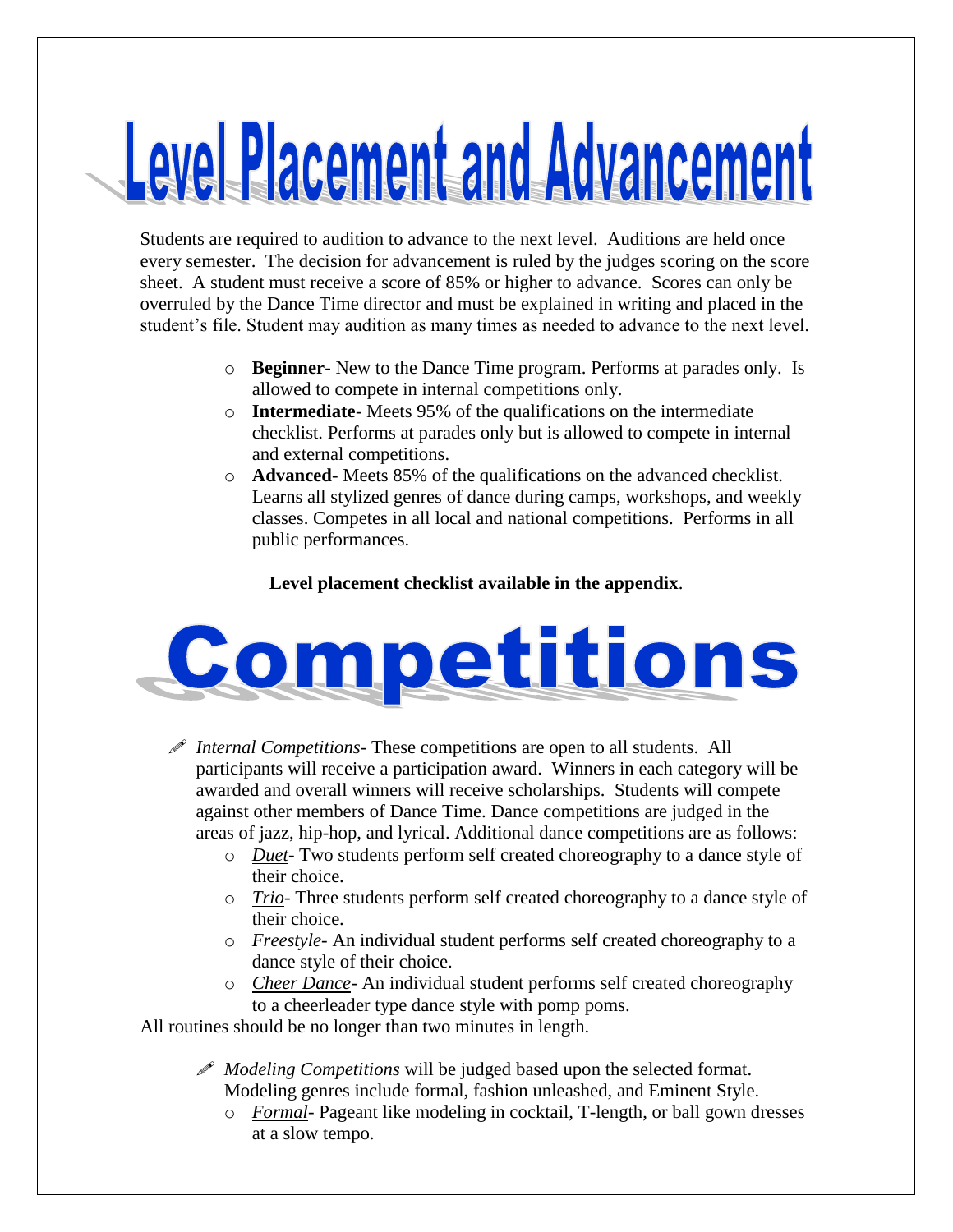- o *Fashion Unleashed* runway modeling
- o *Eminent Style* special themed category where contestants "wow" the judges with how creative they can be with modeling. Each contestant can incorporate props or dance to model an outfit. Ex: sportswear, career wear, or hobbies, etc. Students will be responsible for covering their entry fees.
- o *Pageant Competitions* Pageant competitions include a personal introduction at the microphone, an interview on or off stage, and the basic modeling routine. Onstage and personal interviews are also incorporated into pageant like competitions. Pageant competitions include a personal introduction at the microphone, an interview on or off stage, and the basic modeling routine. Personal interviews are *five minutes* in length for 4-11 year olds and *ten minutes* for 12-18 year olds. Onstage interviews consist of the student answering one randomly chosen question. The microphone introduction includes the students' name, age, hometown and something unique about themselves that they want the judges to know.

#### Example:

*"Hello my name is Betty Sue, I'm 6 years old and I'm from Decatur, GA. I enjoy playing school with my teddy bears."*

Students may wear costumes of their choice for such competitions as long as they coincide with the theme of the competition.

> *Public Speaking*- Students deliver a two minute speech about a social or global topic.

#### **Internal Competition Dates and Descriptions-**

#### **Competitive Age Groups 4-6, 7-8, 9-10, 11-12, 13-14, 15-18**

**October- (Pumpkin Fest Scholarship Competition)** Eminent Style Modeling and Freestyle dance. There will be one overall winner per age group.

**November- (Fall Harvest Competition)**- Jazz, Hip-Hop, and Lyrical dance. Individual winners will be chosen per category. Trophies will be awarded.

**December- (Winter Wonderland Scholarship Pageant)** Formal modeling and interview.

**February- (Sweetheart Scholarship Pageant)** Formal Modeling, writing, service speech, and on stage interview.

**March- (Green Irish Competition**) Trios, Duets, Cheer Dance, Fashion Unleashed. One winner will be chosen in each category. Primary, Junior, or Senior winners.

**May- (May Fest Scholarship Extravaganza)** jazz, lyrical, hip-hop, formal modeling, interview, public speaking. Winners will be selected for the Royal Court. There are three advancement levels: Beginner, Intermediate, and Advanced. Advanced students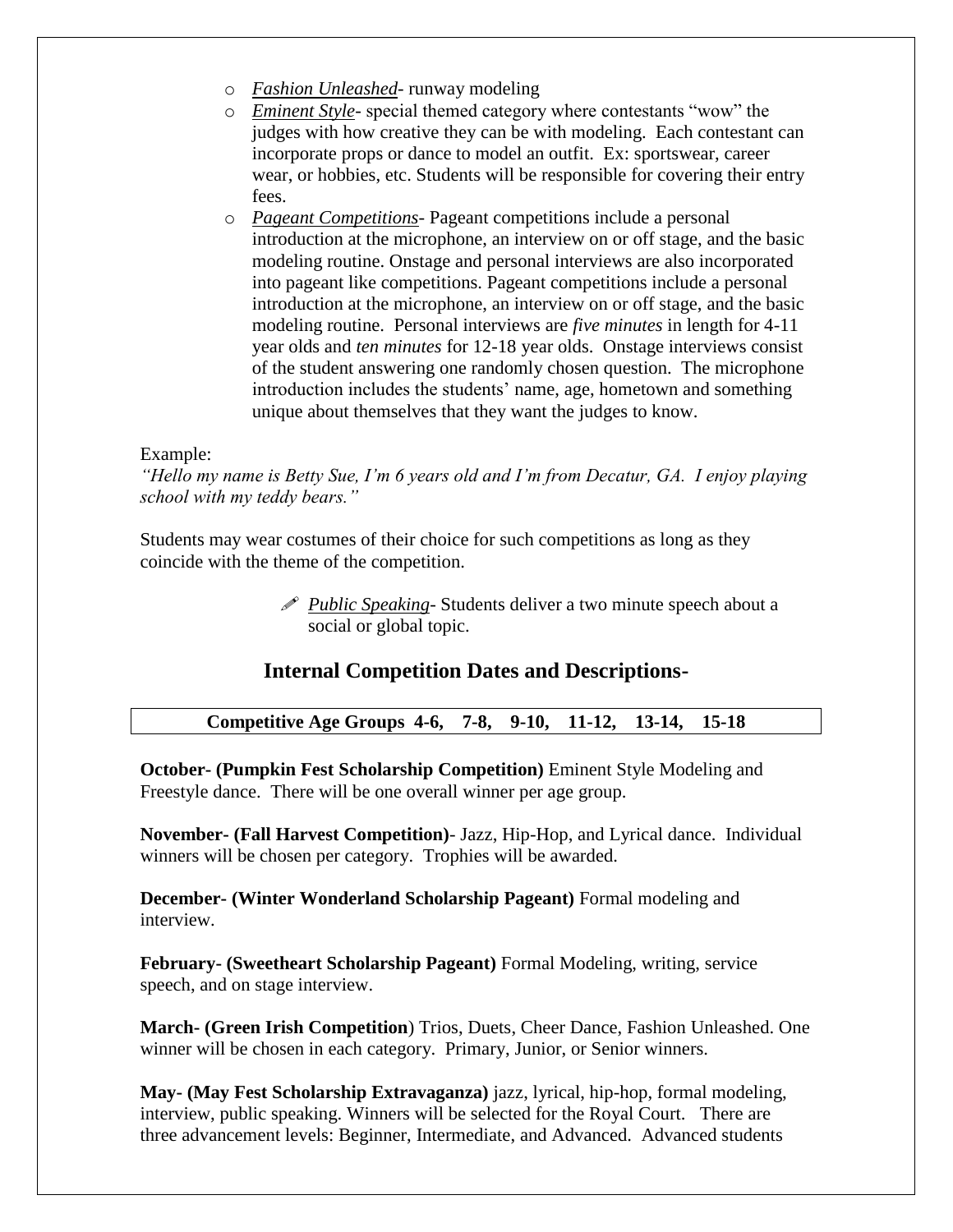qualify to compete for placement on the Royal Court. Winners of the Royal Court will receive scholarship awards. Beginner and Intermediate competitors will receive a trophy, sash, and tiara. Trophies will be awarded to the top three winners of each competitive category. The person with the highest combined score from each category will be crowned the overall winner/royal court member. (Additional Royal Court details are listed below.)

 *External Competitions*- Advanced students compete in local or national competitions against students from other dance companies. The student activity fund will cover the entry fees for the group portion of the competition. Individuals who choose to compete in individual competitions are responsible for their own entry fees. Costumes for group competitions will be provided by the student activity fund. Individuals that compete at this level are responsible for their own costumes.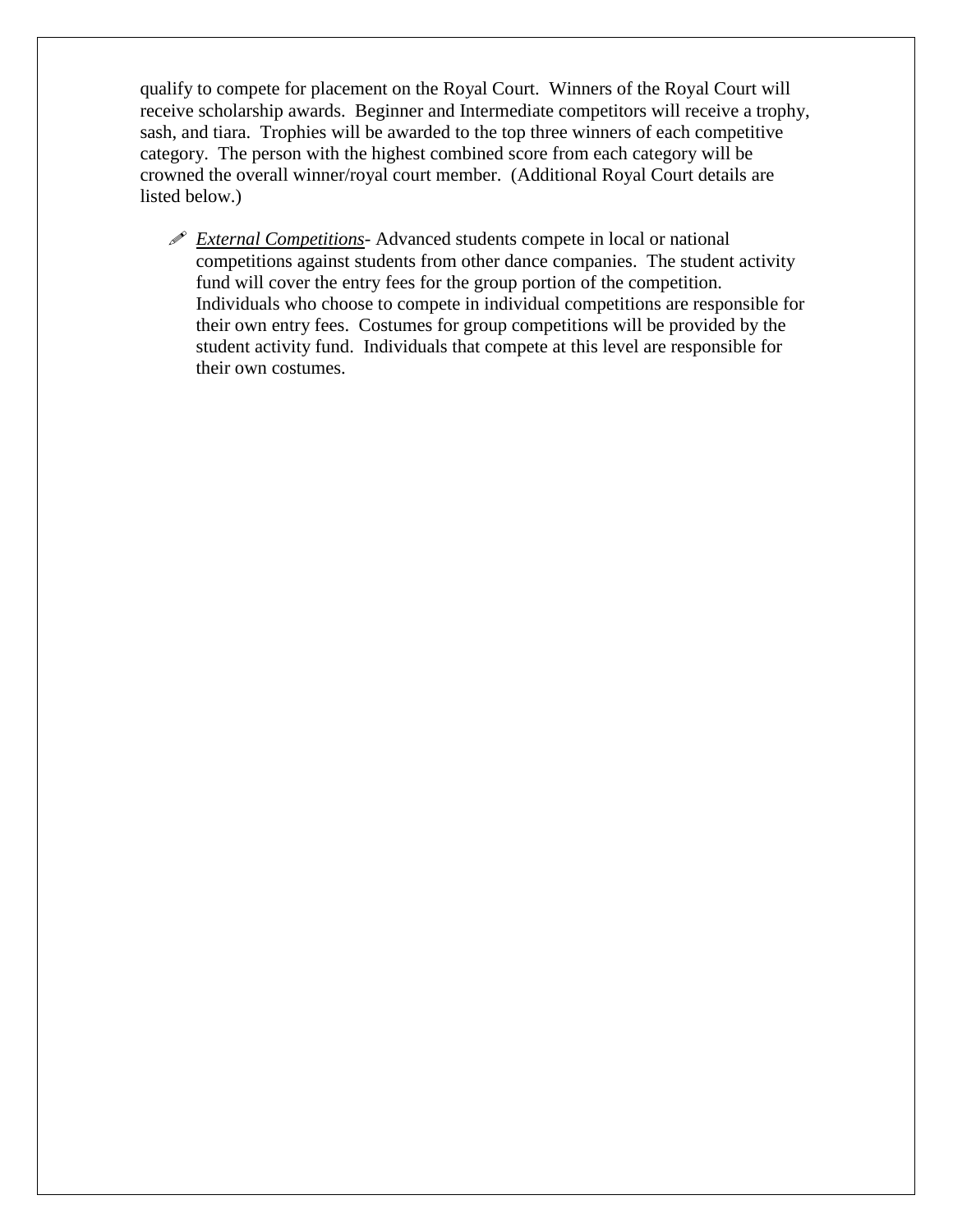

ARABESQUE (ah-rah-besk ) - In Arabesque Penchee the dancer leans down to the ground to form a line inclining downwards from the raised back foot to the outstretched hand or hands. This line may also be produced when the dancer's arms are extended behind her. To perform arabesque penchee the dancer usually stands on a straight leg in arabesque and then lean forward and back again in a slow see-saw movement, keeping the body and raised leg in fixed alignment.



ASSEMBLE  $(ah-sahm-blav') - A firm step starting with and ending on both feet. 1.$ The dancer throws one leg up and springs off the other: while ascen- ding the raised leg continues to rise. On landing, both feet close down together.

ATTITUDE - a pose in which one leg is raised in back or in front with knee bent, usually with one arm raised.



BALANCE' (bah-lahn-say') - To swing; to rock.. A swinging 3-step movement that is usually done either on the musical meter of 3/8 or 6/8.

BALLET - classical theatrical dancing based on the danse d'ecole, the rules and vocabulary that were codified around 1700 in France.

BATTEMENT (baht-mahn') - Movement of the leg. Kick.



BARRE - the wooden bar that runs around the wall of the ballet studio at waist height, and which the dancer holds onto during the first part of class - usually referred to as the barre. It helps the dancer find or adjust his/her balance.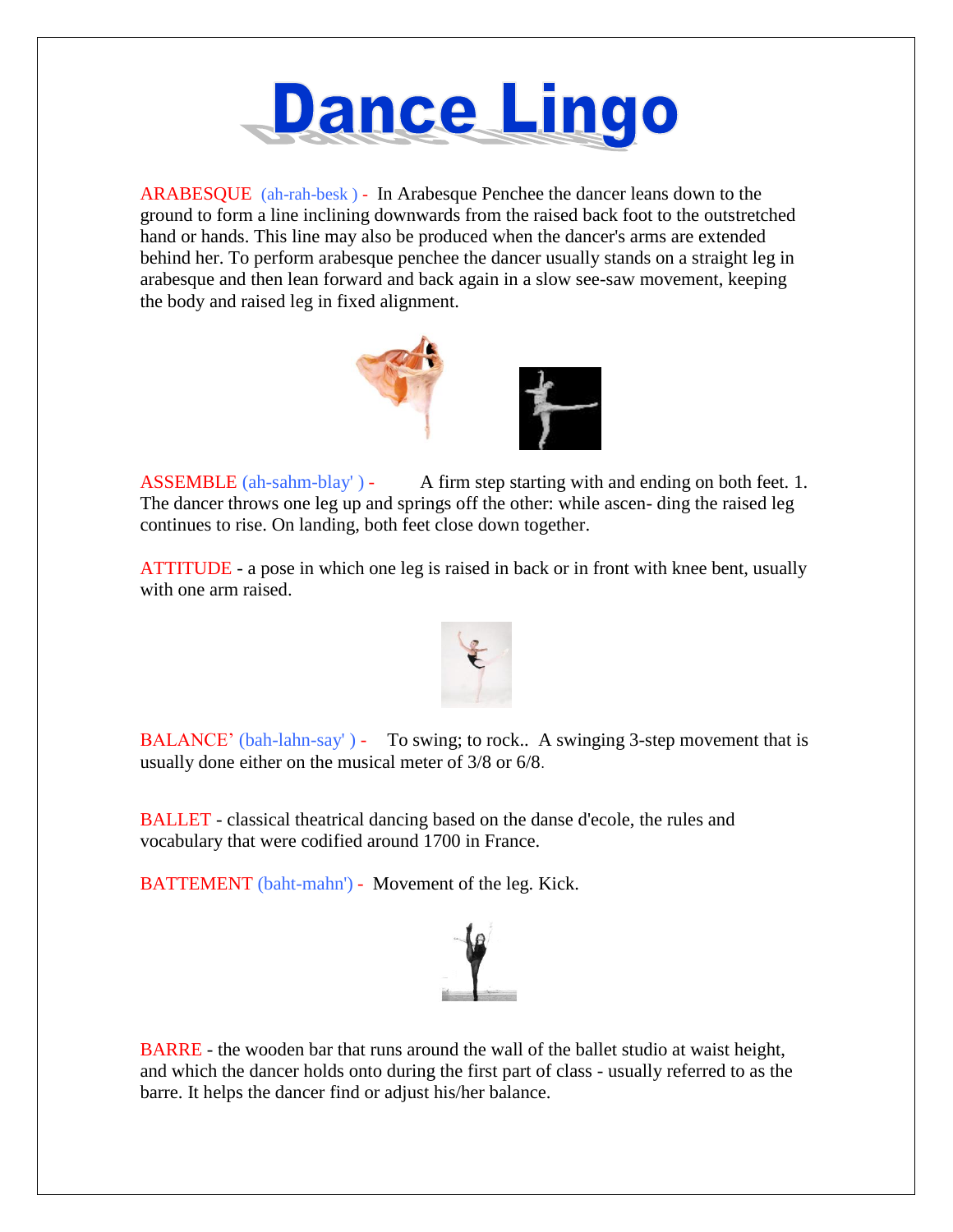

CAMBRE **-** In ballet, a bend from the waist to the side or to the back.



CANDLE STICKS- This is a cheer motion where you extend your arms out in front of you with your fists facing each other as if you were holding a lit candle in each hand.



CHAINE TURN (shin-ay) –A continuous turn in a straight line.

CHASSE' (shah-say' ) - To glide; a smooth gliding movement that can be either front, side, or back. Example: with one leg in the front and extended forward of the other leg, step forward on the extended leg, pull both legs together traveling forward in the air, then, land on the back leg with the front leg extended.

CHOREOGRAPHER**-** The choreographer is the composer of the dancing in the ballet. He or she is responsible for producing the ballet for the stage and integrating the dancing, music, decor, story, costumes and lighting.

CONTRACTION - A basic movement in the technique of Martha Graham, based on breath inhalation and exhalation.

COUPE (koo-pay' )- To cut; a movement that calls for the foot to be sharply pulled off the floor and placed either in front or back of the ankle.

DEMI-PLIE' (deh-mee'-plee-ay' ) **-** Small bend; a movemen fundamental to ballet that calls for the knee, or knees, to bend in alignment over the toes without causing the heel, or heels, of the foot to lift off the floor.



DEVELOPPE - An unfolding of the leg in the air.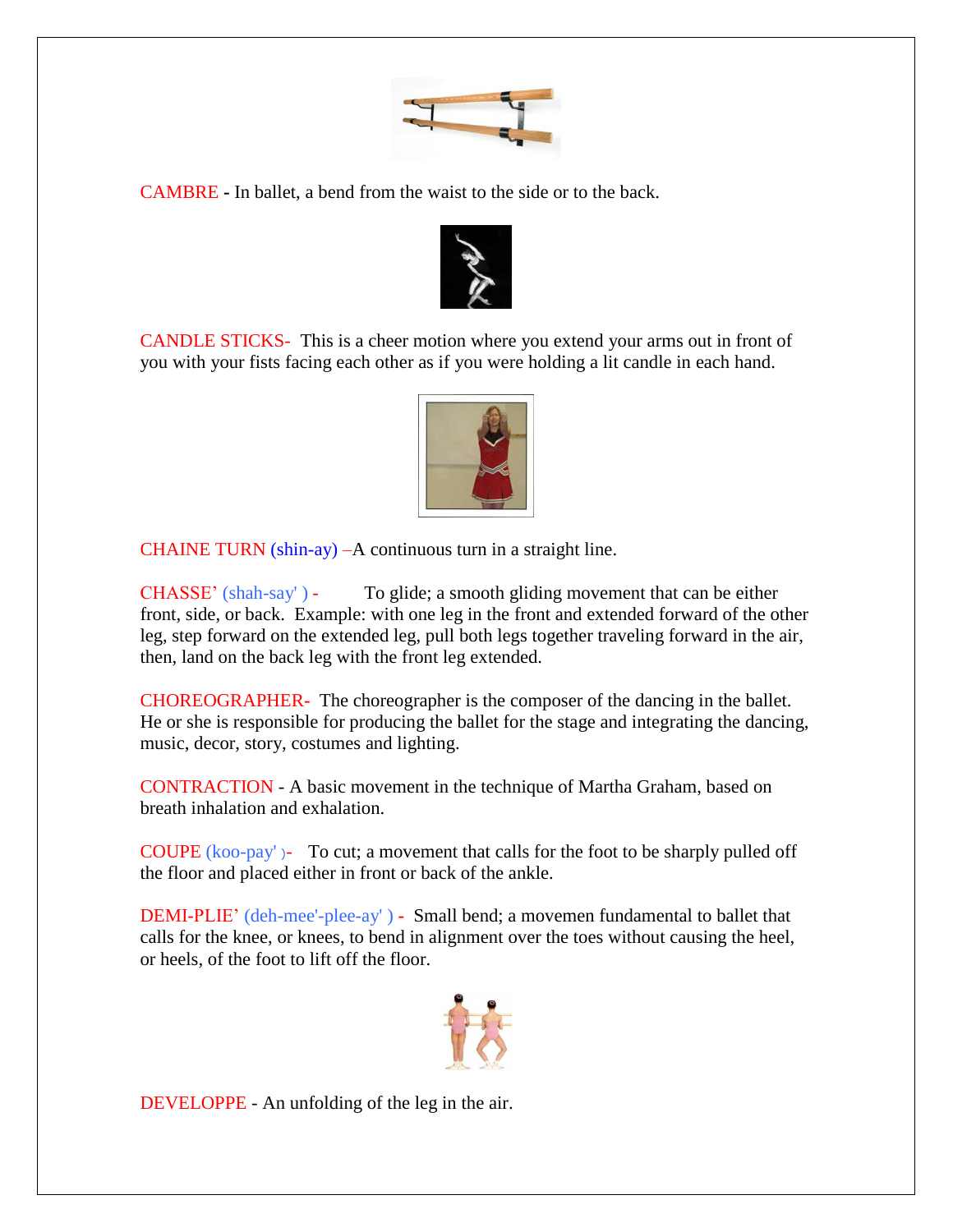GRAND (grahn) - Large

GRAND JETE' (grahn zjuh-tay') - Large throw; to fling; a large jump that is done from one foot to the other; it can be done either fermé (closed) or ouverte (open); there are many forms of grand jeté such as: grand jeté attitude croisé en arriére (large jump on the diagonal with one leg extended forward and the other leg extended to the back, slightly bent at the knees).



GRAND PLIE' (grahn plee-yay') - A large bend; a movement that requires both knees to fully bend at the same time, and the body is lowered very close to the floor.



HIGH V- to form the letter V with the arms over the head.



HINGE- to bend the knees and lower the body into a slanted position.



JETE' (zjeh-tay' ) - To jump.



LAYOUT- To lay back in a flat position with your balance on one foot while extending the other.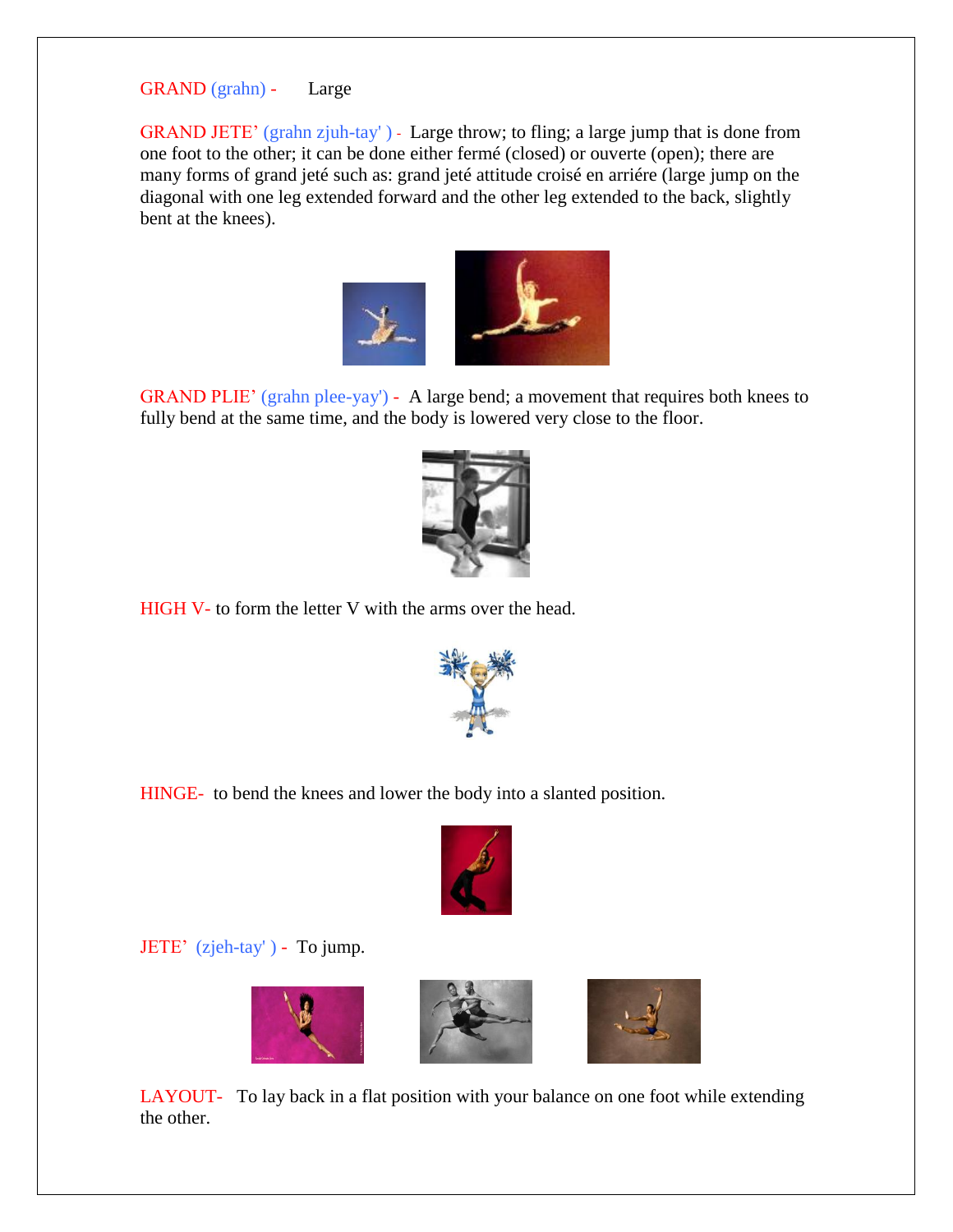

LOW V- To form the letter V with the arms towards the ground.



PASSE' - When the working leg passes the supporting leg, sliding to the knee.

PIROUETTE (peer-whet')- Whirling; a generalized term used to describe a turn; in the Russian method they usually refer to turns as tours.

PIQUE TURN – A turn on one foot while the other leg is in passe with your toe touching the opposite knee.

PENCHE - In ballet, leaning forward.



POM POM- A hand held ball of plastic strips connected by a handle.



POSITIONS (ballet) - There are five basic positions for the feet in which all steps in classic ballet begin and end, with corresponding positions of the arms. It is assumed that in all these positions the legs are turned out from the pelvis. First position: heels touching, feet in a straight line; second position: feet apart in a straight line; third position: one foot in front of the other, the heel against the instep; fourth position: feet apart, one in front of the other, either opposite first, or opposite fifth; fifth position: one foot in front of the other, the heel against the joint of the big toe. (Ballroom dancers describe feet positions same way).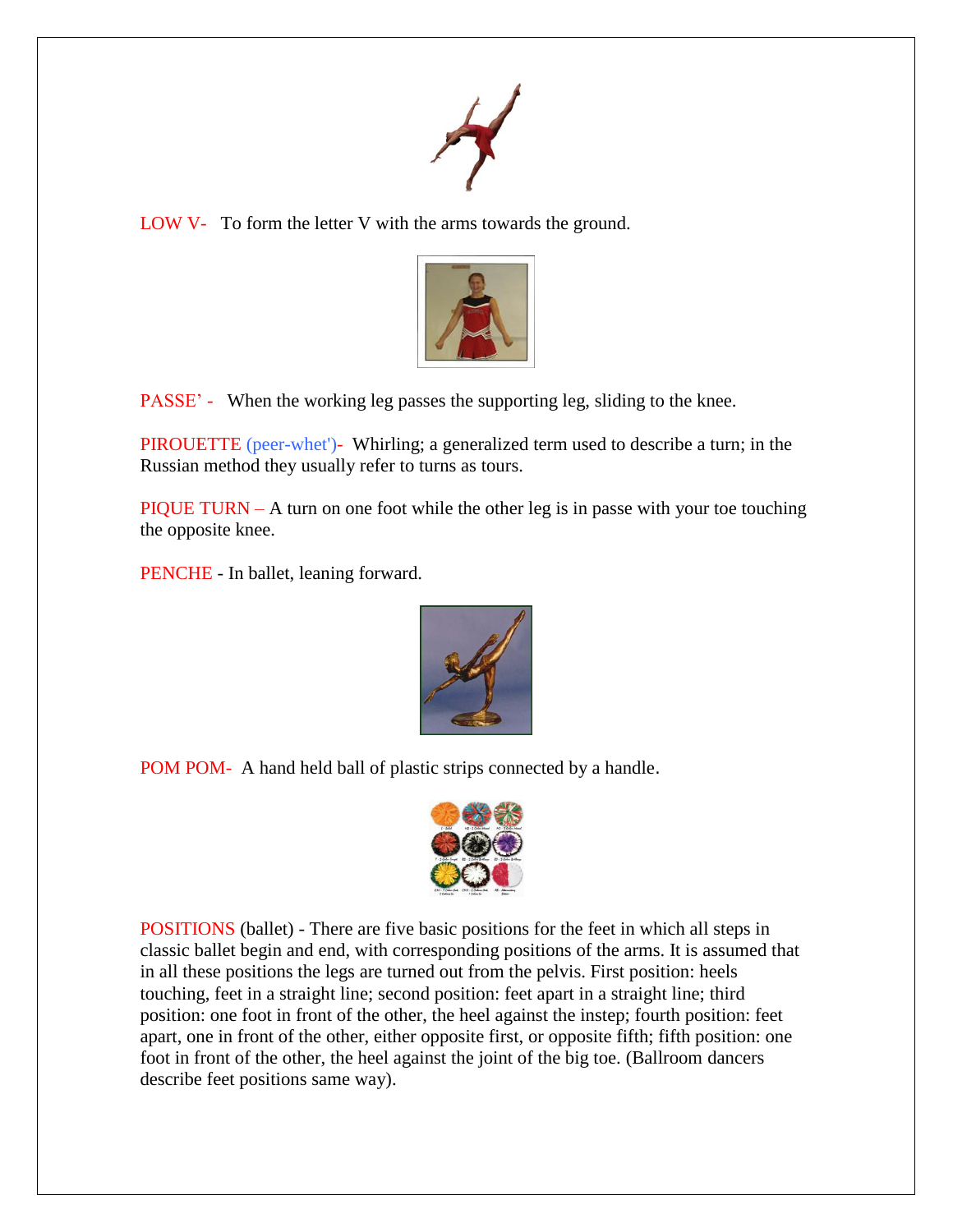

PORT DE BRAS (pohr duh brah) - Carriage of the arms; a term used to describe a movement of the upper torso and arms; in the Russian method there are six port de bras.



RELEVE' (rehl-leh-vay') - To rise; a term used to describe a rise from the whole foot to demi-pointe.



SOLOIST- Soloists are dancers, male or female, who perform solos and small group dances in the repertoire. Many dancers are groomed for principal roles while they are soloists, gaining both technical strength and artistic maturity.

TENDUE (tahn -dew') – Point the toe.



TOUCHDOWN- Cheerleading motion where both arms are held directly overhead, tight against the head/ears. Hands have palms facing each other, pinky side out.

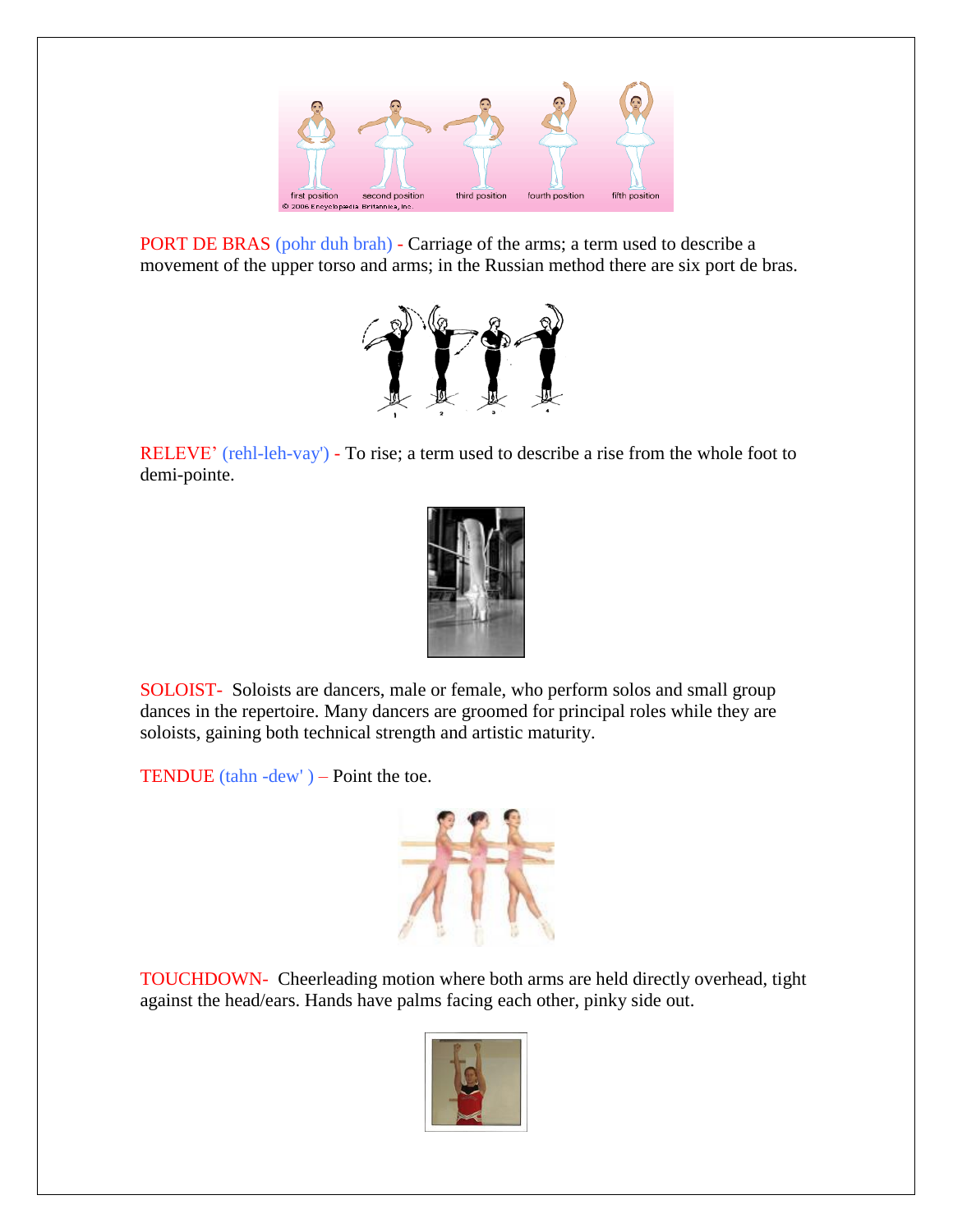TURN OUT**-** The basic principle of classic ballet technique. The dancer trains to achieve a 90 degree turn out of the leg from the hip without any strain. This gives maximum mobility.

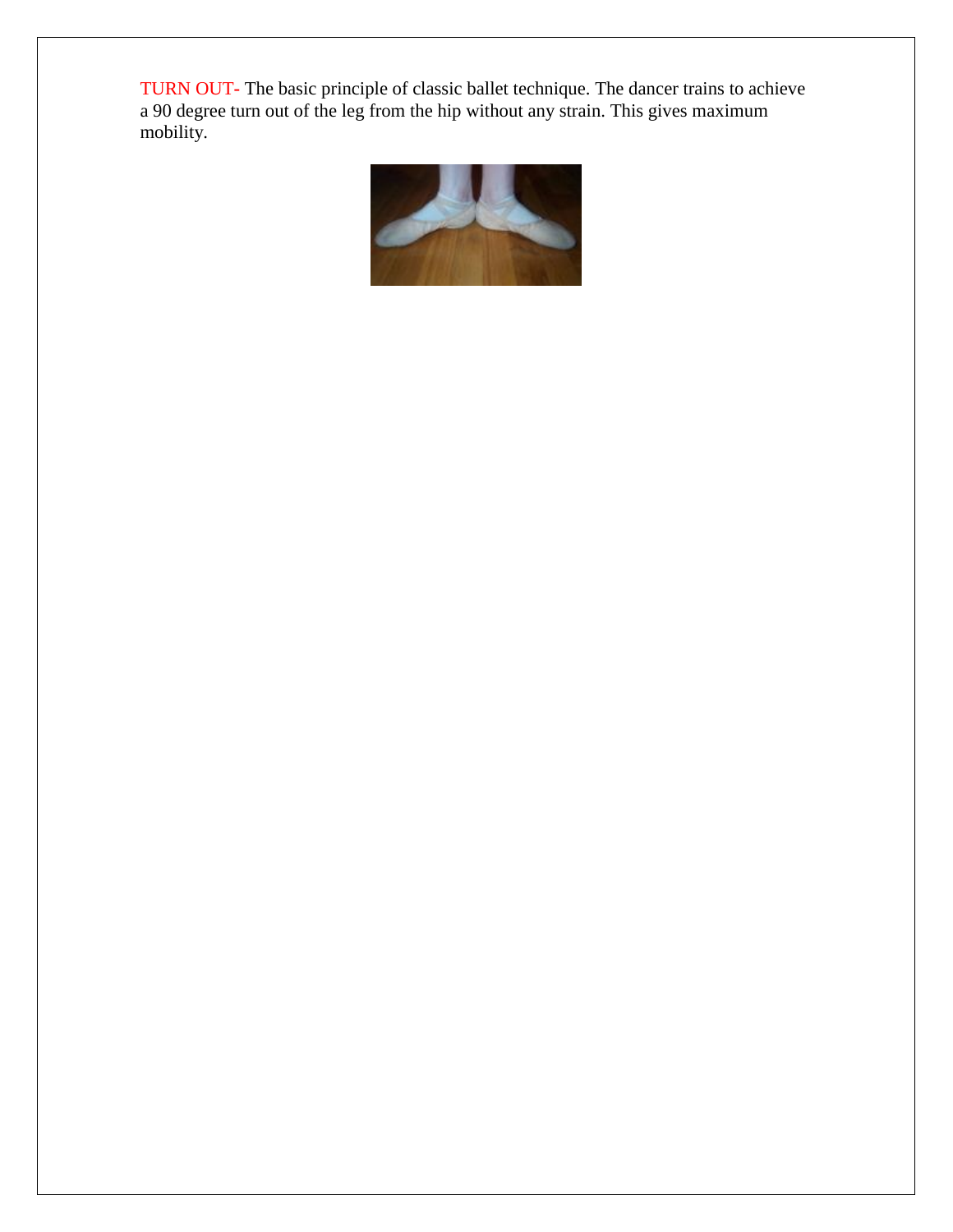# Parades and Performances

#### *Parade Line Up*

Banners-Senior Advanced Dancers-Float (Royal Court)-Junior Advanced Dancers-Car (princess) - Primary Advanced Dancers- Advertising Banner-Intermediate Dancers- Beginner Dancers

Students will participate in local city and national parades such as Christmas and Independence Day parades

#### *Performances*

Students on the advanced level will also have the opportunity to perform at professional basketball and football games for the Atlanta teams. The advanced level students will also participate in a minimum of two community service performances a year. Such performances may be for companies and locations such as Hosea Feed the Hungry, Children's Hospitals, Retirement Homes, and Homeless Shelters.

### **Tips for A Successful Performance**

- If you are doing graceful flowing movements it is helpful if you relax as much as possible, especially in the hands. It will get easier as you gain more experience and confidence.
- It is important for the group to interact properly, the relationship between dancers is visible and why unity is important. Maintain eye contact where appropriate, and correct facial expressions. There is much more power in a group working together than individuals doing completely separate movements.
- Stage presence begins with the initial step you make in front of the audience. Be mindful that your entrance is the first impression that people get of you. Enter with dignity and grace.
- $\mathcal I$  Our facial expressions are an important element of the dance, what's inside shows on the outside! What we are portraying through our dance needs to be engaging our soul, or else the dance is just empty movements devoid of meaning.
- Avoid eating heavy or fried foods before a performance. (hamburgers, fried chicken, fries, etc). Instead eat foods that provide natural energy, endurance, and muscle building. (bananas, grapes, water, juice, yogurt, etc)
- $\blacktriangleright$  Spend at least 20 minutes stretching to avoid injury.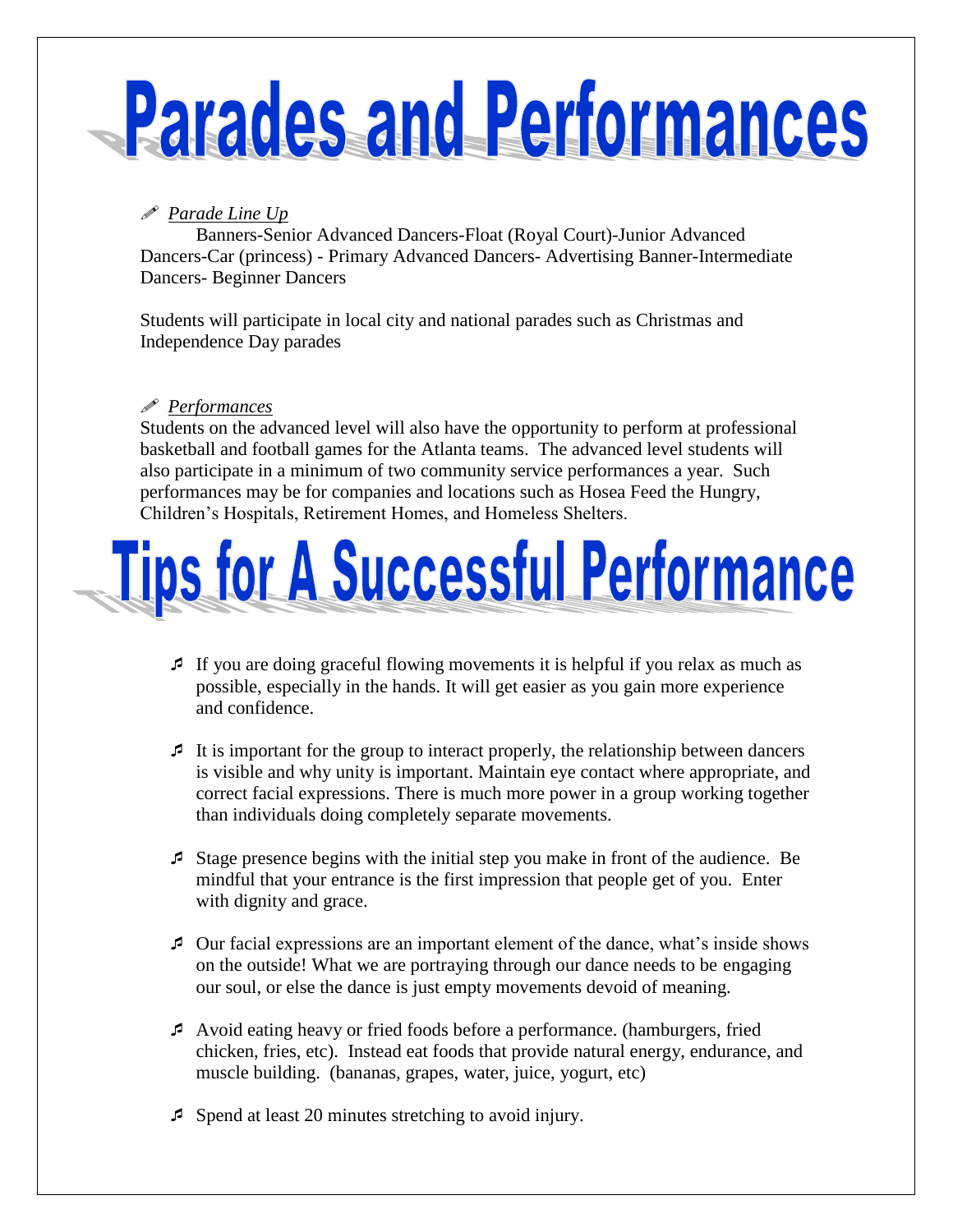# **Parental Involvement**

- *Security Dads-* Fathers chaperone along side the girls during parades, rehearsals, and performances. They monitor the girls and help to prevent estranged individuals from bringing harm to students.
- *Parent Volunteer Banquet* Banquet to be sponsored by the Student Activity Fund to recognize those parents who have done extensive volunteer work on behalf of Dance Time.
- *Rockstars* Proud parent dance team that performs at internal dance competitions. Participation is voluntary. No experience or audition is required.
- *Star Agents* Parent volunteers responsible for uniform inspections before every performance. They also serve as chaperones.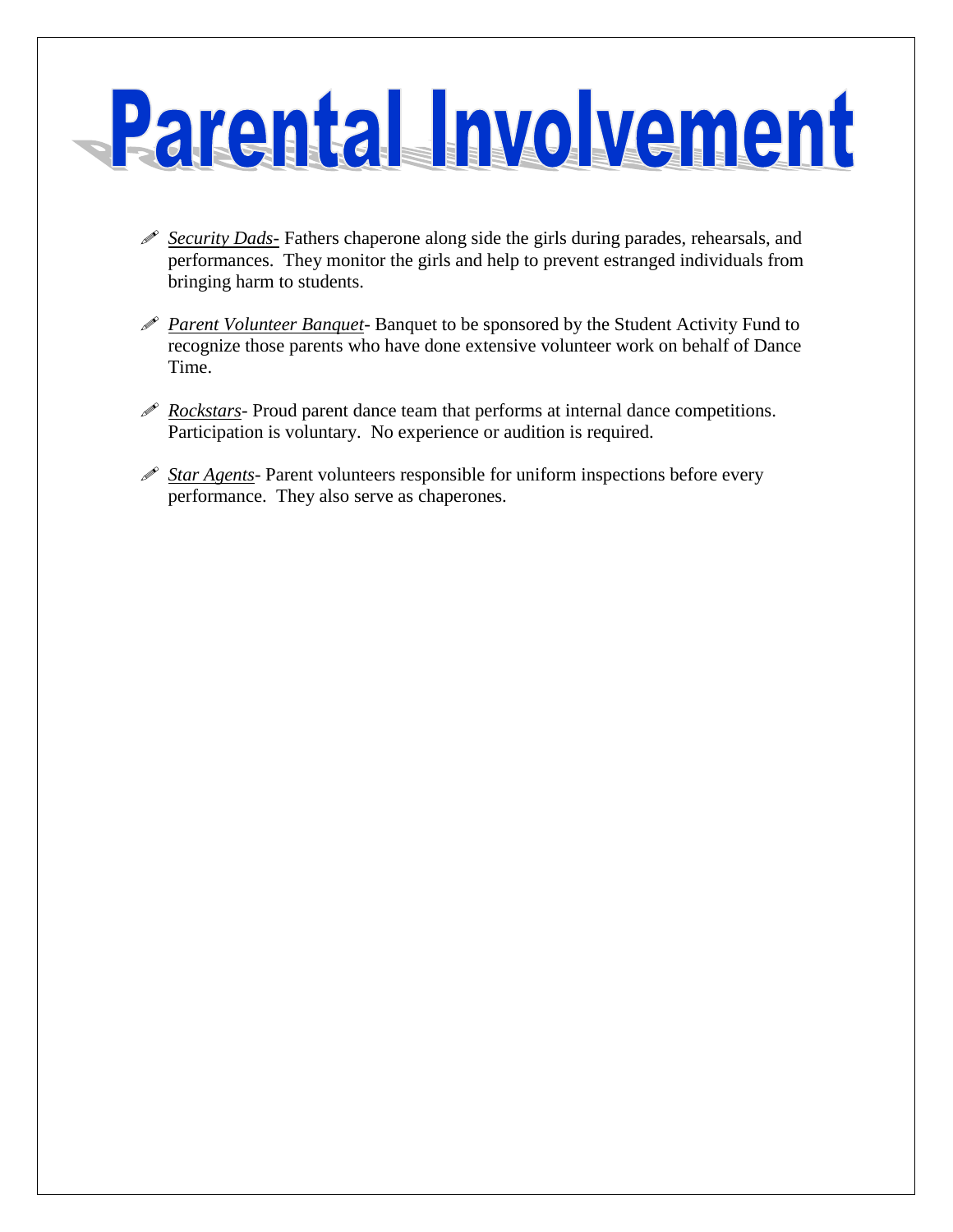

<http://www.maranathalife.com/teaching/jew-danc.htm>

<http://choreography.homestead.com/expressive1.html>

(1996) Dancing into the Anointing by Amiee Verduzco Kovacs



Phone: (404) 855-6657 Email: [dance\\_time\\_inc@yahoo.com](mailto:dance_time_inc@yahoo.com) Website: [www.dancetimeinc.com](http://www.dancetimeinc.com/) Facebook: [www.facebook.com/dancetimeinc](http://www.facebook.com/dancetimeinc) Twitter: @dancetimeinc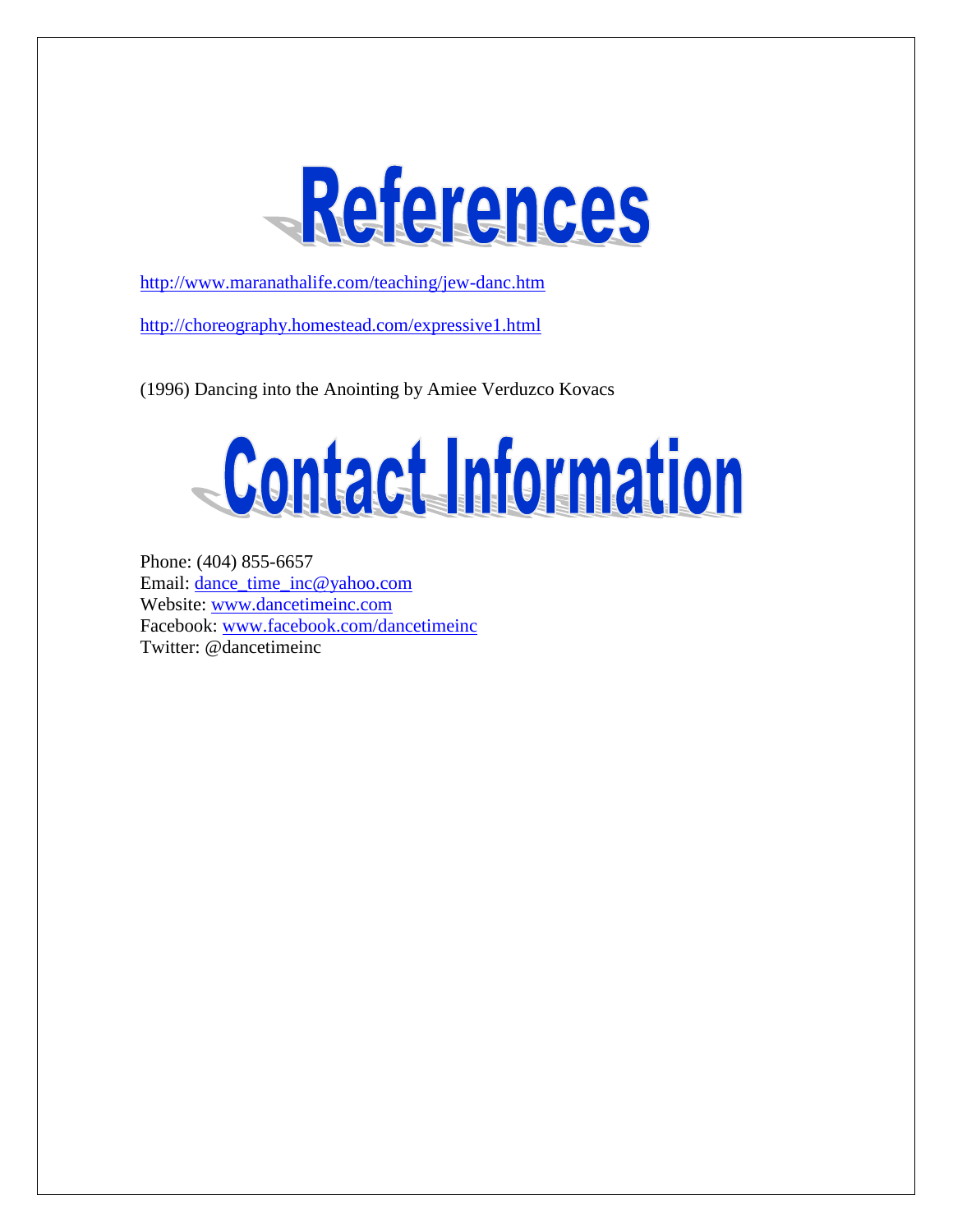

### *Beginners (Crystals)*

All students entering the Dance Time program start at the beginner level. At the conclusion of their first semester of classes, they may test for level advancement.

### *Intermediate Placement Checklist (Sapphire)*

Before advancing to the next level (intermediate group), the student must be able to do all of the following:

- o Perform a single pirouette.
- o Demonstrate ballet positions 1-5 as well as port de bras.
- o Differentiate the difference between the feet being turned in and turned out.
- o Complete a 90 degree battement.
- o Tendue
- o Arabesque
- o Demonstrate chasse' and pot e boure'
- o Left and Right Splits
- o Hinge Kick
- o Cartwheels on the left and right
- o Jazz walks

### *Advanced Placement Checklist (Black Diamonds)*

Before advancing to the next level (advanced group), the student must be able to perform all of the intermediate placement tasks as well as the following:

- o Perform double pirouettes.
- o Layouts
- $\circ$  Fan Kick left and right
- o Grand Jete'- left and right
- o Tilts left and right
- o Battement at all angles
- o Chaines turns
- o Pique turns